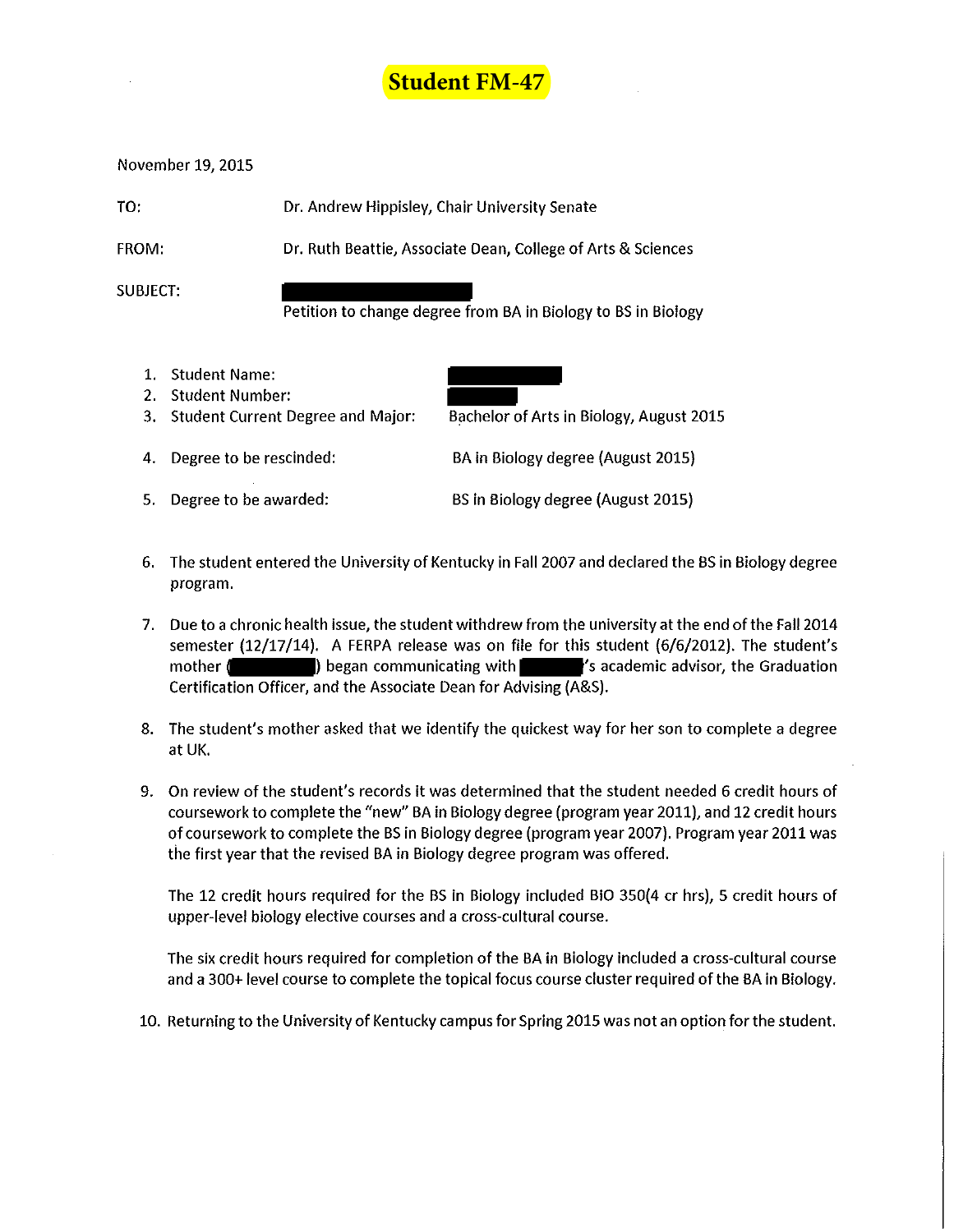- 11. The student's mother gave permission for the student's degree program to be changed from the BS in Biology to the BA in Biology. This change became effective on 12/22/14. Documentation attached.
- 12. The requirements for the BA in Biology differ from those required for the BS in Biology. Students pursuing the BA in Biology must complete either a minor in any discipline other than biology, or complete a 12 credit hour cluster of courses that have a theme to them. This cluster of courses has to be manually programmed into the student's APEX record and applied to the BA requirements. These courses were, in error, programmed into APEX for program year 2007 instead of program year 2011 (1/6/2015).

The graduation writing requirement (GWR) for both the BS and BA in is satisfied by completion of BIO 350. Prior to 2011, students could satisfy the GWR requirement by completion of a 200+ level English courses. The student had completed ENG 203 in Fall 2008 and so had satisfied the GWR. An exception was entered into APEX waiving the requirement that the student complete the GWR with BIO 350 (1/6/2015).

- 13. The student transferred two history courses into the University of Kentucky from Northern Kentucky University and these were applied to the student's BA in Biology degree requirements. This completed the requirements for the BA in Biology degree.
- 14. The student submitted a Degree Application for an August 2015 degree on 5/28/15. The degree program was listed on the form as "bachelor's" and was processed under his current program (BA}.
- 15. On 7 /15/15 the student made a request to the Graduation Certification Officer for a letter detailing his progress towards a Bachelor of Science degree. When a "what if' degree audit was run for the BS in Biology, it appeared that the student had completed the requirements for the BS in Biology degree. The Graduation Certification Officer provided the student with a letter stating that the student had satisfied the requirements for the BS in Biology. The student has been using this letter in job applications to verify completion of his degree. It was later discovered that when APEX was first set up, that the BS and BA Biology programs were coupled. This meant that the GWR exception and the cluster of thematic courses were incorrectly filtering into, and being applied to the BS degree audit.
- 16. The Bachelor of Arts in Biology degree, which was the degree program submitted for University approval, was awarded in August 2015 (8/6/2015)
- 17. The student has not completed the requirements for the BS in Biology degree. The student needs to complete the following to satisfy the BS in Biology degree requirements: BIO 350 (4 er hr} and 5 credit hours of upper level biology electives.
- 18. As the student received an official letter stating he had earned the BS in Biology degree and has been using that letter in job searches, it is requested that his Bachelor of Arts in Biology degree (August 2015} be rescinded and a Bachelor of Science in Biology degree (August 2015) be awarded.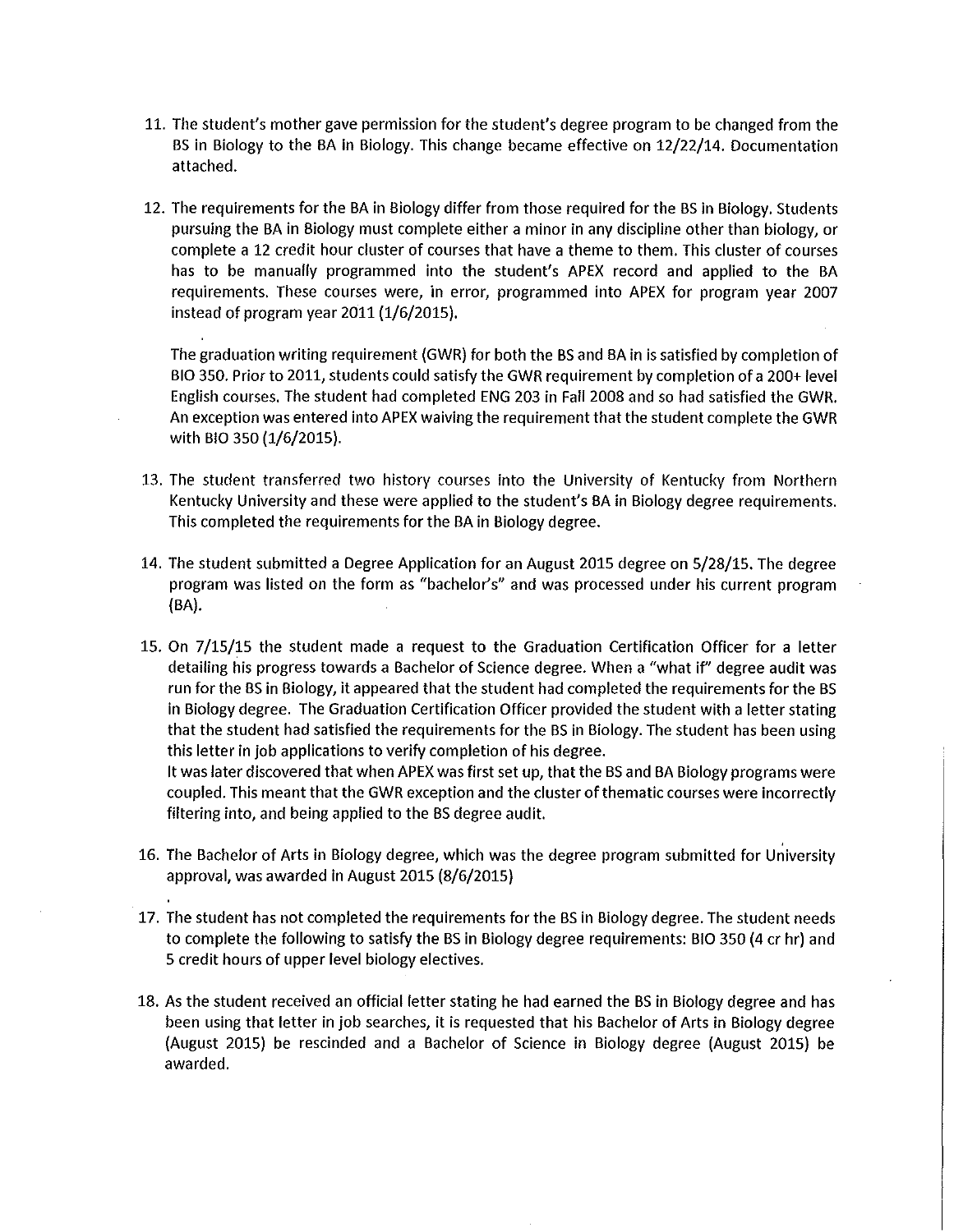19. The circumstances of this petition are due to a combination of technical and administrative errors. The technical error in APEX has now been corrected. The BS and BA biology degree programs have been uncoupled in APEX. The staff members involved are receiving additional training. Additional administrative procedures have been put in place to prevent errors of this type from recurring.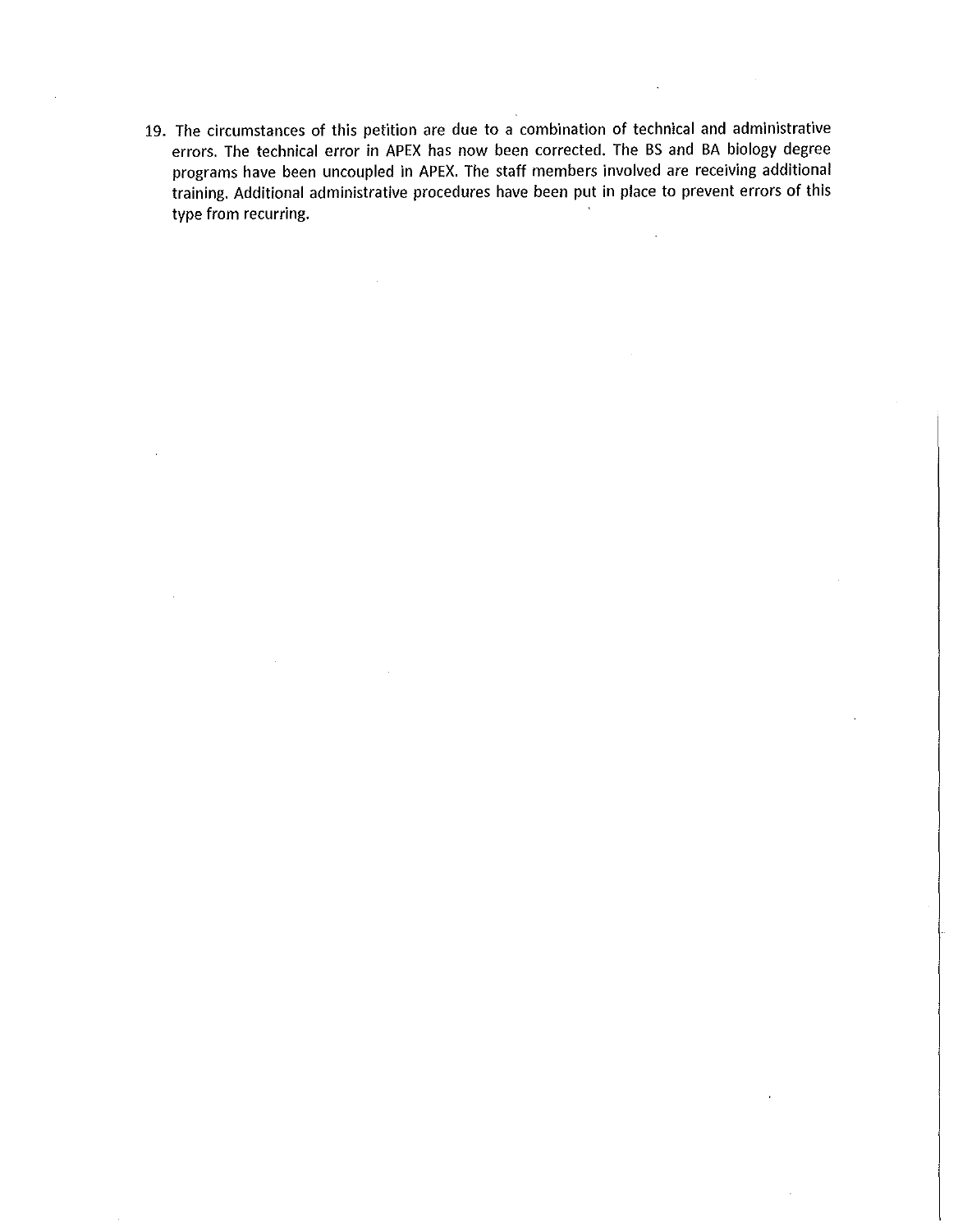## Lewis, Daniel J

Sent: To:

From: Lewis, Daniel J Monday, December 22, 2014 3:21 PM Koshurba, Megan E Subject: ( )

Megan,

Will you please change this student's BS to a BA in BIO. There is a long story here, but Dr. Beattle knows about it. Just call me If you have questions. thanks.

Joe Lewis Academic Advisor College of Arts and Sciences 327 Patterson Office Tower Email: djlewi5@uky.edu Phone: 859 257 8005



## **Confidentiality Statement**

This e-mail transmission and any flies that accompany it may contain sensitive Information belonging to the sender. The Information is intended only for the use of the Individual or entity named. If you are not the intended recipient, you are hereby notified that any disclosure, copying, distribution, or the taking of any action in reliance on the contents of this information Is strictly prohibited.

From: [mallto] [mallto] [mallto] [mallto] [mallto] [Comall.com] Sent: Monday, December 22, 2014 2:42 PM . To: Lewis, Daniel J cc: Beattle, Ruth E Subject: RE:

Go ahead and change it to a b in biology.

-------- Original message -------- From: "Lewis, Daniel J" <joe.lewis@uky.edu> Date: 12/22/2014 2:14 PM (GMT-05:00) To: "'  $\blacksquare$ Cc: "Beattie, Ruth  $E'' \le$ rebeat  $\sqrt{E}$  @email.uky.edu> Subject:

Ms,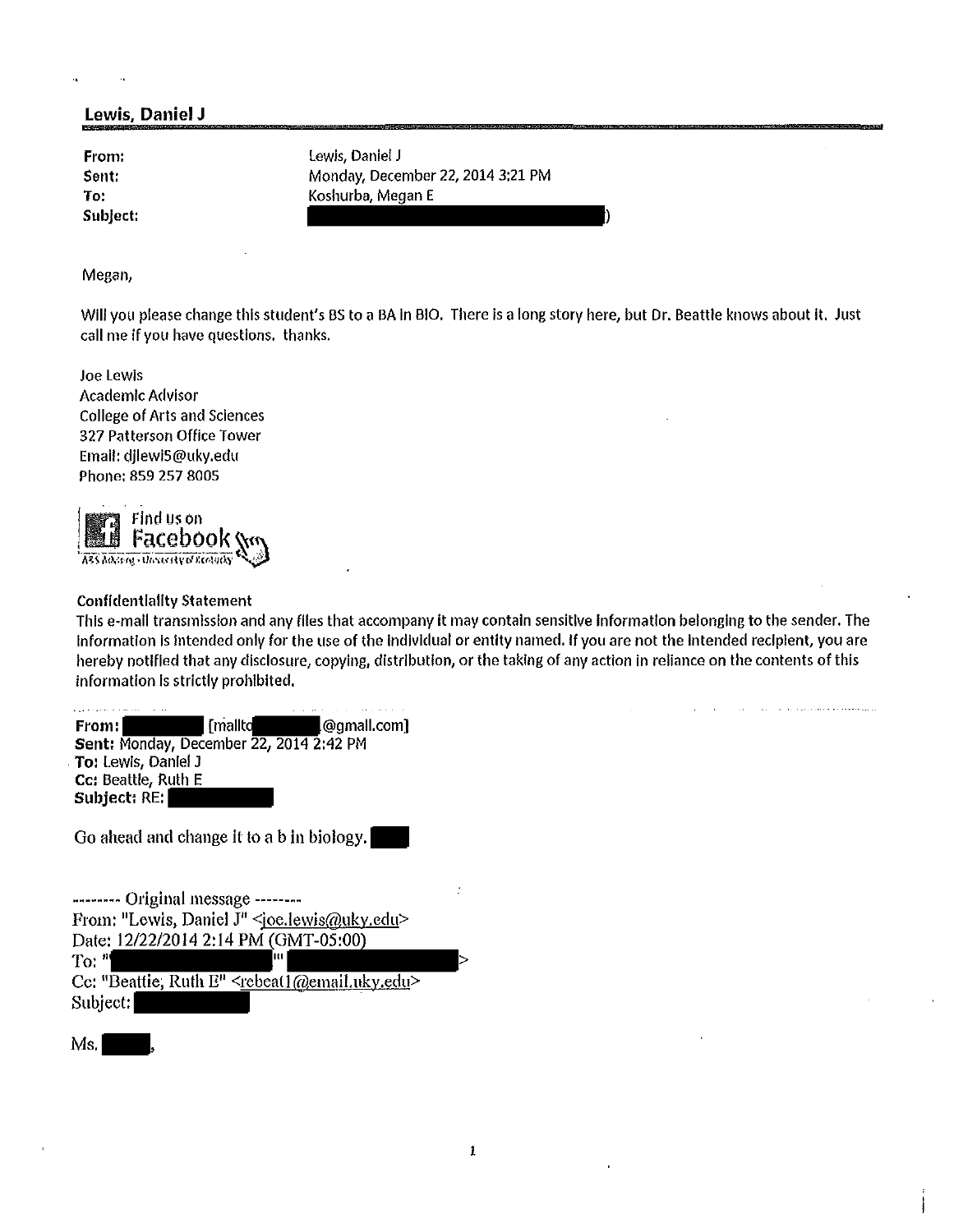It was very nice talking to you, below is what we discussed. I hope you have a great holiday! I will be here tomorrow and I'll be happy to meet with you after 1/5/15.

needs to change from A BS to a BA in Biology.

He needs Six hours of Humanities. 300 level or above.

Needs 3 hours cross cultural, 300 level or above.

## 图靠 USP - CROSS CULTURAL REQUIREMENT

COMPLETE 1 OF THE FOLLOWING COURSES: SELECT FROM: ART HISTORY: A-H 102, 103, 104, 308, 310 AF. AM. S1'UDY: AAS 254,263,264,326,328,336,417G ANTHROPOLOGY: ANT 130, 160, 221, 222, 225, 241, 242, 311, ANT 320, 321, 322, 324, 326, 327, 329 ARABIC/ISLAMIC: AIS 328, 330 CHINESE: CHI 320,321,330,331 ED, POLICY ST: EPE 555 ENGINEERING: EGR 240 ENGLISH: ENG 260, 283 FAMILY STUDIES: FAM 258 FRENCH: FR 263 GNDR/WMN STU: GWS 300, 302 GEOGRAPHY: GEO 131, 160, 161, 162, 163, 164, 255, 260, 261, GEO 324, 328, 330, 332, 333, 334, 336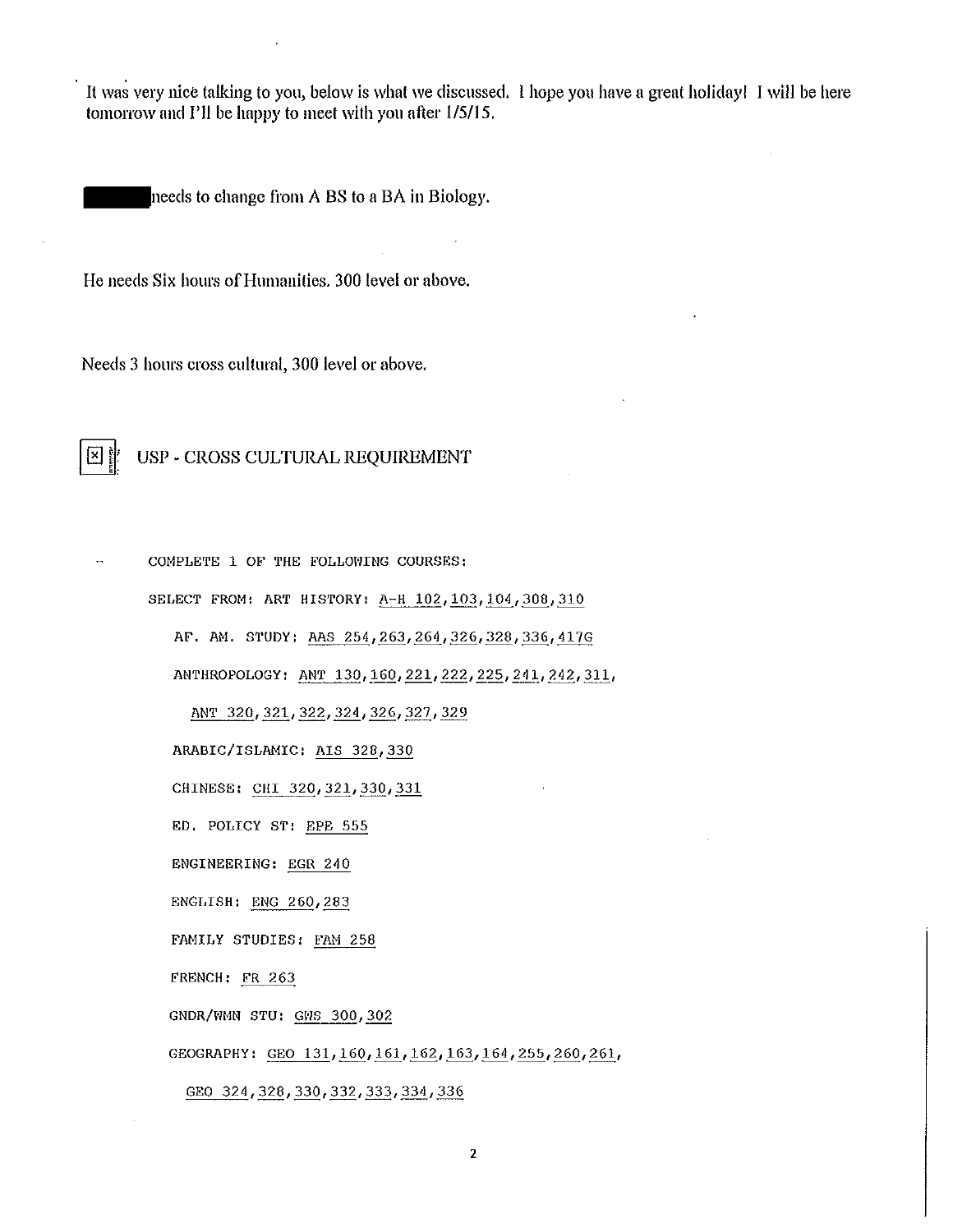GERMAN: GER 342, 343

HISTORY: HIS 206, 207, 254, 295, 296, 536, 548, 549, 550,

HIS 561, 562, 593, 597, 598

JAPANESE STUDY: JPN 283, 320, 321, 334, 351

LAT, AM. STUDY: LAS 201

MERCHANDISING: MAT 247

MDRN/CLSS LANG: MCL 324

MUSIC: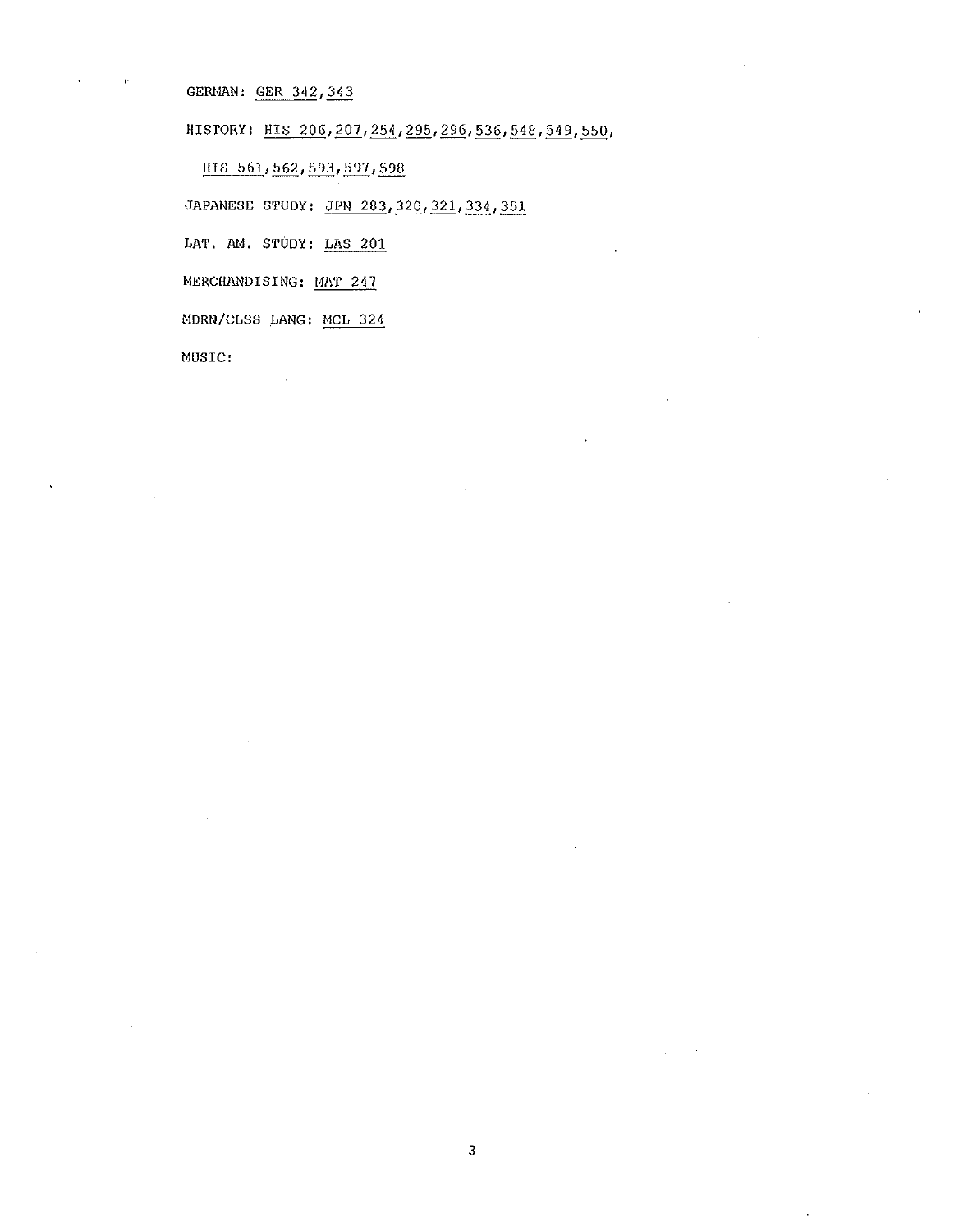## **Hatfield, Holly N**

| From:    |  |
|----------|--|
| Sent:    |  |
| To:      |  |
| Subject: |  |

Monday, November 02, 2015 3:53 PM Hatfield, Holly N Regarding

To The Senate Council of the University of Kentucky,

I am requesting a change in the records for  $\blacksquare$  regarding his degree from a Bachelor of Arts Degree to a Bachelor of Science Degree In Biology. It was our understanding that per the attached letter from Holly Hatfield dated July 15, 2015, that had completed all of the requirements for a Bachelor of Science Degree In Biology, yet he just received a Diploma for a BA degree.

In talking with Holly Hatfield today, It Is my understanding that this change may have been made by Joe Lewis,  $\blacksquare$  's Advisor last December, 2014 after I had contacted him when was in the hospital being treated for a medical condition related to his diabetes. At that time, Mr. Lewis suggested to me that to facllltate his graduation, the degree should be changed to a Bachelor of Arts Degree. I did not recognize the difference between a BS and BA degree and any subsequent consequences of this change and accepted his rationale at that time. was never involved in this discussion as he was hospitalized and not aware of any changes that may have been made to his record.

is currently interviewing for positions using the verification letter confirming that he has completed all requirements for a BS Degree In Biology from the University of Kentucky and this degree was to be posted to **the standard in**'s transcripts in August, 2015. I would appreciate your consideration to change the record from a BA degree to a BS degree as he has completed all of the requirements as confirmed In the July, 2015 letter. Thank you for your assistance and cooperation in clarifying this matter. Respectfully,

1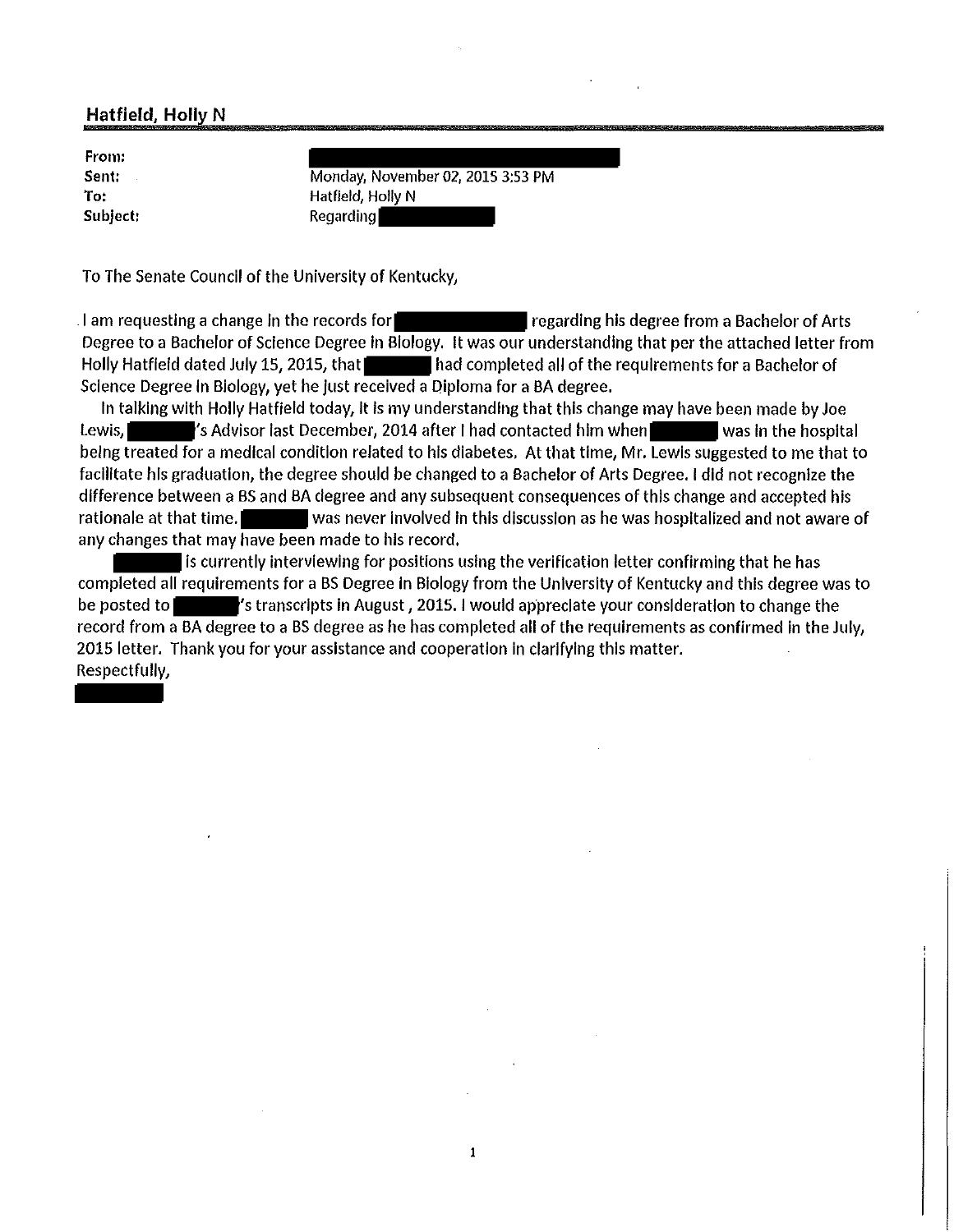| Please Print or Type                                                                                                                                                                                                                                                         |                                               | <b>Application for Degree</b>                      | <b>NOTE: Diplomas are usually maked</b><br>A6-60 days aller graduation.                                      |
|------------------------------------------------------------------------------------------------------------------------------------------------------------------------------------------------------------------------------------------------------------------------------|-----------------------------------------------|----------------------------------------------------|--------------------------------------------------------------------------------------------------------------|
| 910174402<br>Sludent #:<br>Slate Full Logal Neme to Appear on Diploma                                                                                                                                                                                                        |                                               | <b>UŠAVÉRSITY OZKENTLEKY</b>                       |                                                                                                              |
| Namo: _<br><b>Lest</b>                                                                                                                                                                                                                                                       |                                               | Frit                                               | Degree Applying Form BAC Angel of State and triction (il applicatio)                                         |
| Seniosler You Expect to Graduate: Arianist.<br>First Allended UK Full/2007                                                                                                                                                                                                   | Years 2015<br>YE8<br>Currently Enrolled?      | NO I                                               | College! Atla & Solences                                                                                     |
| Major 1: $13101094$                                                                                                                                                                                                                                                          | Mejor 2:                                      |                                                    | Minor (if declared):                                                                                         |
| Malling Address for Diploma:                                                                                                                                                                                                                                                 |                                               | City<br>ین ہیں الر                                 | Zia Code<br>65 a                                                                                             |
| Homelown!                                                                                                                                                                                                                                                                    | SHO<br>County                                 | Einin'o Origin:                                    | 8ы:<br>"Local Phono: .                                                                                       |
| Local Addresss,<br>Hured & Steat                                                                                                                                                                                                                                             | 7. J. J. J. J. J. J. J                        | Z'n Code<br>डर्स प                                 |                                                                                                              |
| Signature;                                                                                                                                                                                                                                                                   |                                               | <b>EQUARKIDE HER OULS</b>                          |                                                                                                              |
| Degree Codes -<br>Driinguent -                                                                                                                                                                                                                                               | = и)}и1 0da—=<br>Komm-                        | Major 2 Codes .                                    | Minor Codes .                                                                                                |
|                                                                                                                                                                                                                                                                              |                                               |                                                    |                                                                                                              |
| EST HAS MIRIDAE ATA ILAN ANG ING ING<br>Fili oui me applicakon carda complete                                                                                                                                                                                                |                                               | <b>NOTE</b>                                        |                                                                                                              |
| N AN VALLANNIN I.<br>MAADAMMANAHA                                                                                                                                                                                                                                            |                                               | of 4 applications. 2 for each degree.              | ll yon mn applying for 2 degrees, you will need to fill out a talal.                                         |
| Sign and Gale hold applications.                                                                                                                                                                                                                                             |                                               |                                                    | Apply by November 30th for degrees awarded in May.                                                           |
| en en Bretten en Britanion<br>Sundigiop off application to addition buoy, potofo                                                                                                                                                                                             |                                               |                                                    | Spply by February 28th for dugracs awarded to August.<br>Apply by June 30th for degrees awarded in Decamber, |
|                                                                                                                                                                                                                                                                              |                                               |                                                    | ll ymt are applying aller a deadline, your application(s) may or                                             |
| A&S Student Services Office                                                                                                                                                                                                                                                  |                                               |                                                    | may not be accepted. You will be confacted by the Graduation                                                 |
|                                                                                                                                                                                                                                                                              |                                               |                                                    | Certification Officer onen your application is processed,                                                    |
| University of Kentucky,                                                                                                                                                                                                                                                      |                                               | ۰.                                                 |                                                                                                              |
| 311 Patterson Office Tower                                                                                                                                                                                                                                                   |                                               |                                                    |                                                                                                              |
| Lexington, KY 40506-0027                                                                                                                                                                                                                                                     |                                               |                                                    |                                                                                                              |
|                                                                                                                                                                                                                                                                              |                                               | <b>Application for Degree</b>                      |                                                                                                              |
|                                                                                                                                                                                                                                                                              |                                               | WK<br>$\mathcal{M}$ , and $\mathcal{M}$            | NOTE: Diplomag are usually molecu<br>45:60 days after unitpution.                                            |
|                                                                                                                                                                                                                                                                              |                                               | UNIVERSITY OF KENTULAY                             |                                                                                                              |
| LS I                                                                                                                                                                                                                                                                         | 2015<br>Yearl ڪئلنڪ                           | Degree Applying For 1200/200                       | Midde and tr Mo'den (Happicalis)<br>χ                                                                        |
| 2002/<br><b>Bungaly/Year</b>                                                                                                                                                                                                                                                 | YE <sub>8</sub><br><b>Gurrently Primiled?</b> | NO.                                                | College: Ana & Sciences                                                                                      |
| بردوستنكا                                                                                                                                                                                                                                                                    | Molor 21-                                     |                                                    | Minor (if declared);                                                                                         |
| CΛ.                                                                                                                                                                                                                                                                          | $g_{\rm dd}$<br><b>County</b>                 | $\overline{cy}$<br>بصروبا لدباء<br>Ethinio Origin: | 443<br>2/8 Godo<br><b>Sex:</b>                                                                               |
| jimber 6 Stasi                                                                                                                                                                                                                                                               | ジーセッ                                          | 55,1<br>24 Cock                                    | Local Phone:                                                                                                 |
| Please Print or Type<br>Change of C10 74702<br>Sludent #:<br>State Full Lugal Name to Appear on Diploma<br>Nemo: -<br>Semaster You Expect to Graduatet-<br>First Allanded UK<br>Malor 11 -<br>Malling Address for Diplomat.<br>Homslown: -<br>Local Address:<br>Signature: - |                                               | $\sim c h$<br>5.<br>Dato:                          |                                                                                                              |
| Degme Godet                                                                                                                                                                                                                                                                  | Mijor 1 Code:-                                | EVO UKSIVE HEE VALX<br>— Unjar 2 Codor -           | <b>Hiror Code:</b>                                                                                           |
| Pelrovint-                                                                                                                                                                                                                                                                   | Roma-                                         |                                                    |                                                                                                              |
|                                                                                                                                                                                                                                                                              |                                               |                                                    |                                                                                                              |
|                                                                                                                                                                                                                                                                              |                                               |                                                    |                                                                                                              |

 $\frac{1}{4}$ 

 $\frac{1}{2}$ 

 $\mathcal{L}_{\text{max}}$  and  $\mathcal{L}_{\text{max}}$  . The  $\mathcal{L}_{\text{max}}$